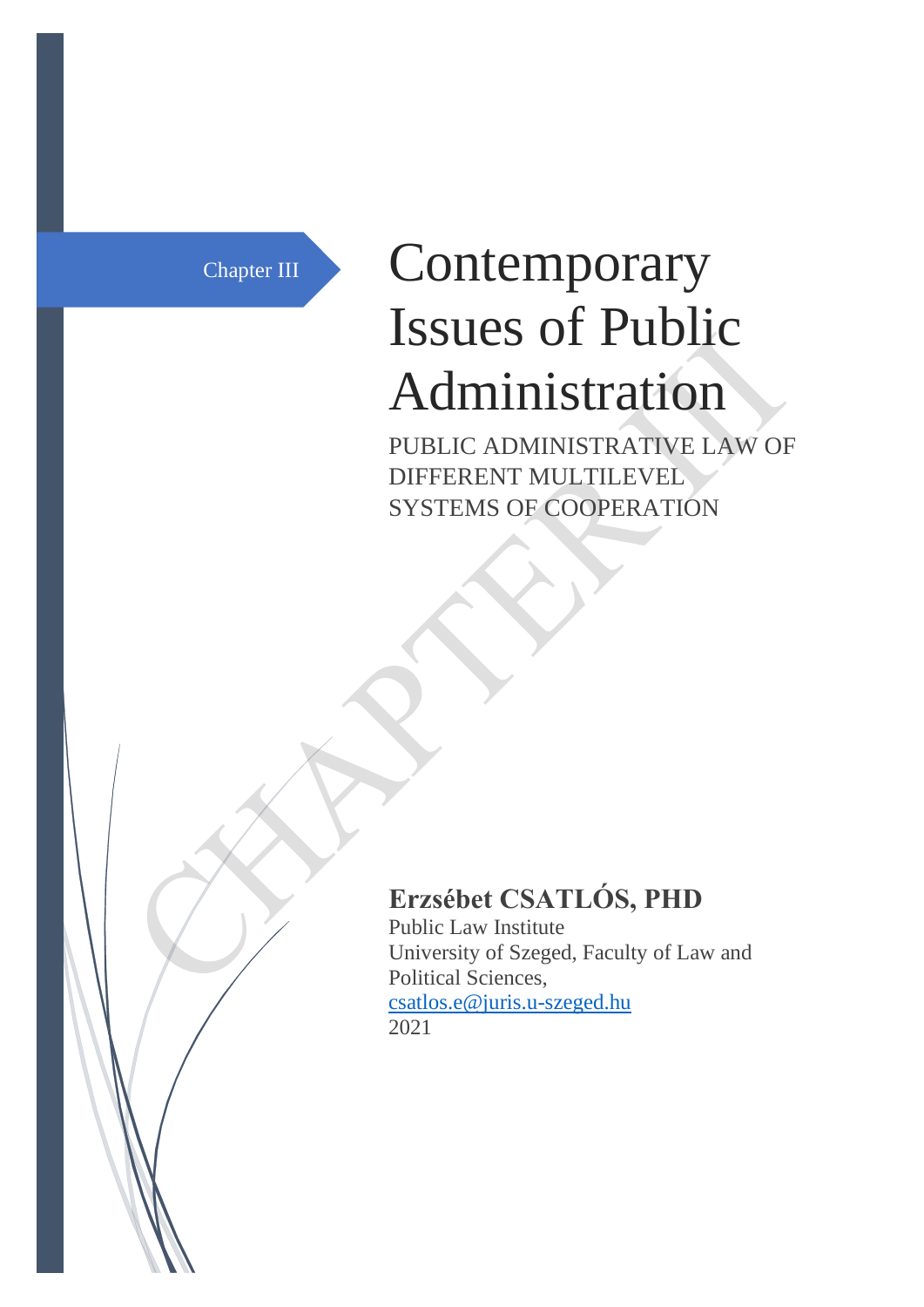# **READING MATERIAL FOR CHAPTER N<sup>o</sup> 3**

# **PUBLIC ADMINISTRATIVE LAW OF DIFFERENT MULTILEVEL SYSTEM OF COOPERATION**

Content

| 1.1. The administrative law of Westphalian model of international cooperation  2          |  |
|-------------------------------------------------------------------------------------------|--|
| 1.2. Globalised international cooperation and its relationship with administrative law  3 |  |
| 1.3. Supranationalism: the question of public power practice at international sphere 6    |  |
|                                                                                           |  |
|                                                                                           |  |
|                                                                                           |  |
|                                                                                           |  |

# <span id="page-1-0"></span>**1. Multi-level governance and its main types**

Interdependence and different kinds of international cooperation in all sort of issues create a *multi-level governance* phenomenon.

*Multi-level governance (*MLG) is defined as the vertical (multiple levels) and horizontal (multiple actors) dispersion of central government functions and refers to both, political structures and decision-making processes because of the growing interdependence between governments and non-governmental actors at various territorial levels. Both supra-national and sub-national levels became more relevant. This is due to the (1) *decentralization within states* (see the autonomy of local self-governments for example) and (2) *increasing transnational cooperation* between them. Such impact tends to press apart from the State's public law framework.

*Within MLG, State governance is heavily influenced by supra-State and sub-State actors and certain State functions may be enrolled at different levels. It does not deny the importance of nation-States but also focuses attention and counts on the impact of actors other than the State.*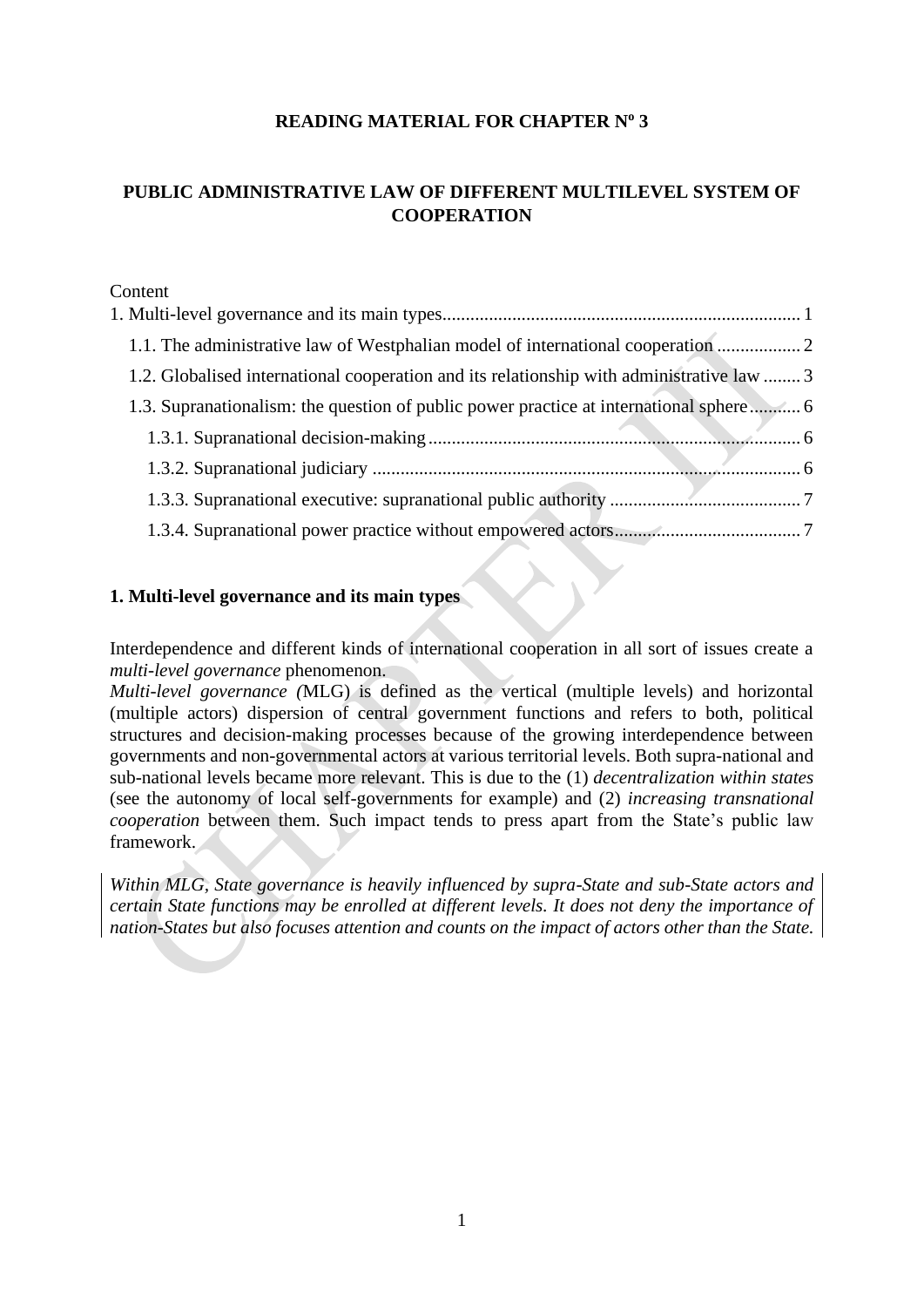

# <span id="page-2-0"></span>*1.1. The administrative law of the Westphalian model of international cooperation*

According to the Westphalian concept, no superior authority is recognized above State and the elements of public power, legislation, execution and judiciary, belong exclusively to the State. State, which is built up and functions in conformity with the *rule of law*, enters international negotiations and assumes obligations in conformity with internal rules that determines its activity.

*International organizations and their Member States constitute multilevel systems and a compound with a multilevel administration. In constitutional theory, it presupposes structures in which law is produced autonomously at each level and public authority is exercised through shared responsibility and the connection between the different levels are ensured by cooperation. Thus, international organisation constitutes different layers of authority combined with the international legal obligation of Member States to cooperate, however, there is no common legal background for that. The constitutional rules of each Member States determine the State actors' activity, but domestic law does not expand on the sphere of the act committed at a higher level, so an institutional administration is required which honours the rule of law and principles derived from it. Law done at the highest level of the system is considered as international law and as such, it is supposed to be superior to domestic law but in fact, the legitimizing legal order is always at the national level. As regards judicial power, even if an international organisation disposes of judicial organ, its jurisdiction is usually strictly limited to develop and interpret common principles deriving from the common aims.*

Public administration is the performance of the State in action; in the international sphere, it is completed by governmental functions. Therefore, the bridge between national and supranational area is also built on the requirements of rule of law by the acts of government in conformity with rule of law. The legitimacy behind the activity and the way the results of negotiations are implemented to practice is thus ensured. By domestic legal norms which regulate the activity, it is guaranteed that the

(a) common, supranational decision-making processes are normatively correct (*empowered organs act within the limits of their power and according to the rules of procedure prescribed while they make a decision)*;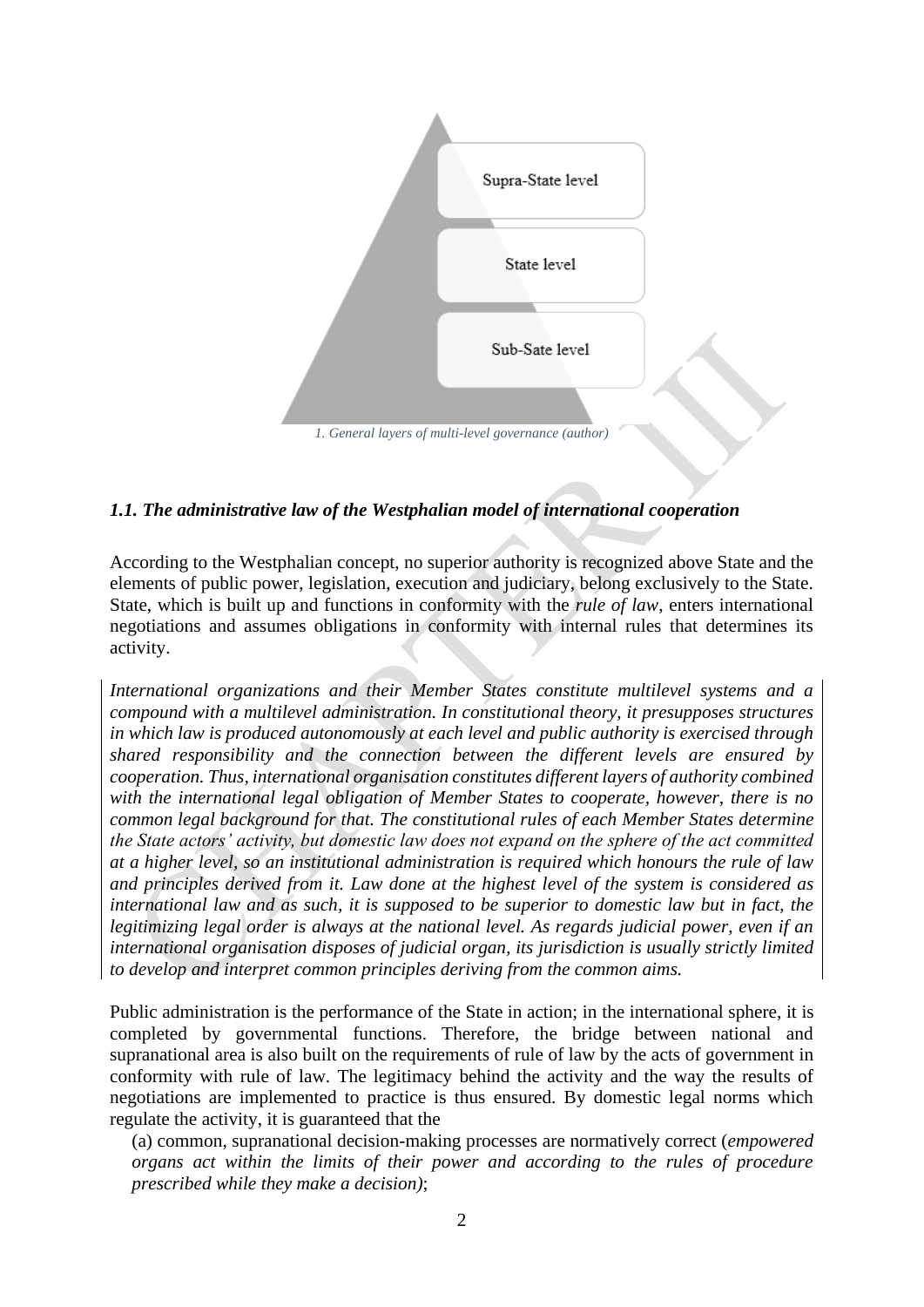(b) and the results of negotiations respond to public interests and values of the *rule of law (the commonly accepted achievement is legitimate in the view of democratic state requirements)*.

The consistency of rule of law principles and State activity in the international sphere then lies in the accountability of its representatives.

The economic and political interdependence of States has reshaped this mechanism while the values of the Westphalian regime remain. Legitimacy and rule of law are often seen as the guarantee in the democratic functioning of public administration which regulates the State in action.

*Legitimacy* has two aspects that stand in complex reciprocal relations.

- **•** *Input legitimacy* refers to the importance of representation of all relevant interests and points of view when making authoritative decisions if these decisions are to be regarded as legitimate.
- **•** *Output legitimacy* points to the quality of the decisions produced and to their effectiveness in solving the problems that they supposedly address.

At the State level, sub-national actors are often involved in decision -making to share experience accordingly to public law that settles their status in the procedure and without the intention to take the place of the decision-maker. Therefore, benefits of sub-level involvement are used but input and output legitimacy remain in harmony and can stay in close interaction with each other.



*2. Legitimacy flow in international organisations (author)*

#### <span id="page-3-0"></span>*1.2. Globalised international cooperation and its relationship with administrative law*

At supra-national sphere, different type of actors appears in various form of cooperation. Typically, international organisations are based on the inter-governmental regime. They have in common that they tend to practice a sort of legislative function, which is legitimate if the international organisation is vested with such power (supranational organisation). Otherwise, the defined norm is *soft law*.

States ensure their implementation in domestic legal order. In these cases, legitimacy of this sort of decision-making is ensured by the State that acts within its powers; follows the proper procedural law to that end, and provides equality of access to courts and other machinery for adjudication as a guarantee.

*There are many useful achievements of different type of specialised international organisations that are used as orientation point or source of idea for domestic legislation or just practice. The World Health Organisation (WHO) guidelines are such instruments: health-related challenges do not respect State borders; therefore, they are supposed to be responded to globally, however, the opportunities and resources are not equally present for that purpose.*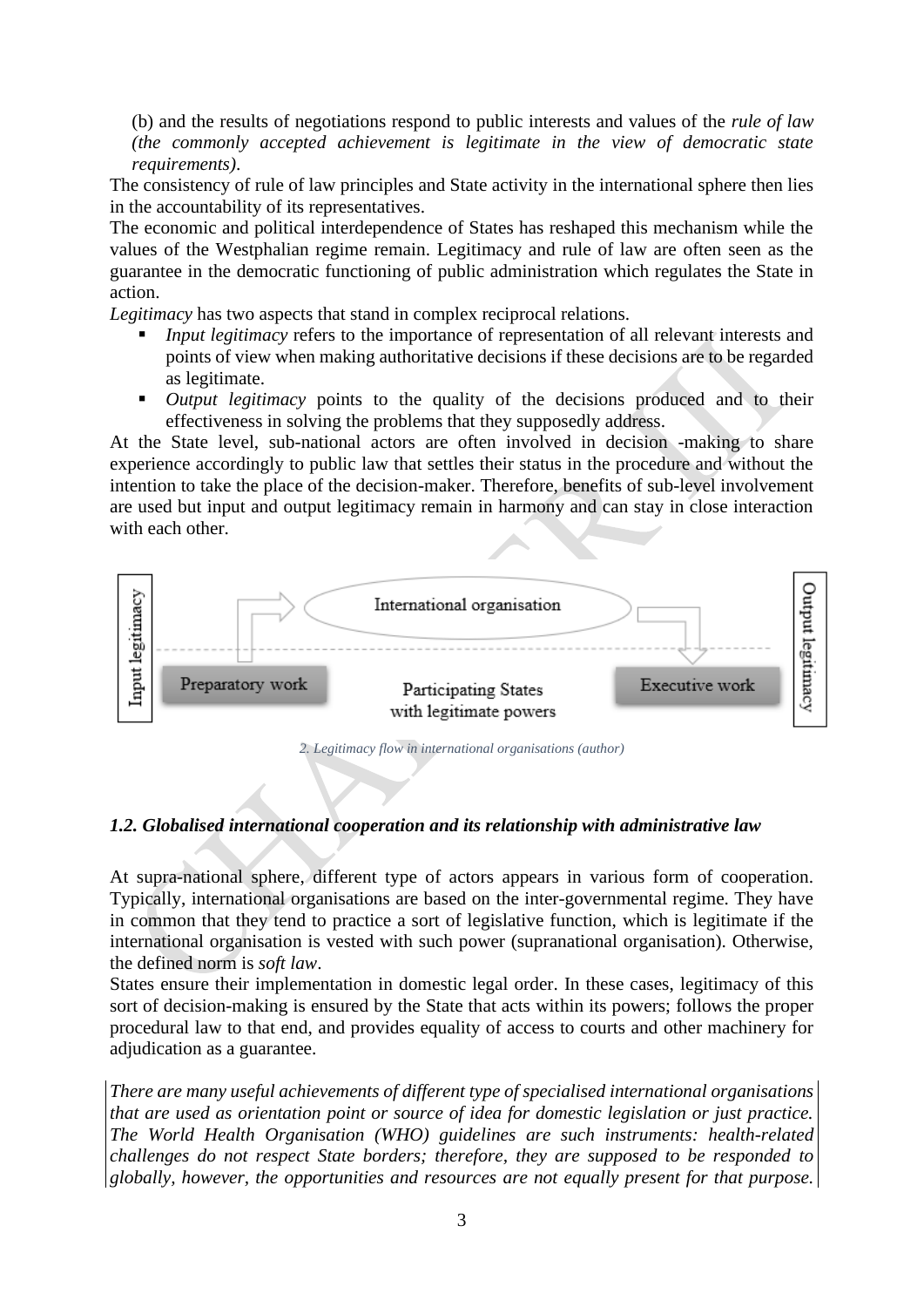*They articulate and support the role of health authorities in sanitation policy and programming to help ensure that health risks are identified and managed effectively. The audience for the guidelines is national and local authorities responsible for the safety of sanitation systems and services, including policymakers, planners, implementers within and outside the health sector and those responsible for the development, implementation and monitoring of sanitation standards and regulations. The Governing Council is composed of one representative of each Participating State and is responsible for the organisation maintenance. The Governing Council, after considering the recommendations of the Scientific Council (a) adopt the programme of permanent activities; (b) approve any special project, and (c) decide upon any supplementary programme. The professionalism is ensured by the Scientific Council, which is composed of highly qualified scientists, selected based on their technical competence in cancer research and allied fields. Engagement is a key aspect of WHO's role in global health governance and non-State actors play a critical role in supporting WHO's work to fulfil its constitutional mandate. Partnerships include various organizational structures, relationships and arrangements within and external to WHO to enhance collaboration to achieve better health outcomes. It means collaboration with, inter alia, institutions such as research institutes, parts of universities or academies, which are designated by the Director-General to carry out activities in support of the WHO's programmes; individuals experts from whom the WHO may obtain technical guidance and support and UN Volunteers who make important contributions to UN action in the pursuit of sustainable development. See more by clicking [here.](http://apps.who.int/gb/bd/PDF/bd48/basic-documents-48th-edition-en.pdf#page=199)*

*A similar example is seen in the case of the International Civil Aviation Organization (ICAO) which is also a specialized agency of the United Nations. It codifies the principles and techniques of international air navigation and fosters the planning and development of international air transport to ensure safe and orderly growth. The ICAO Council (the governing body which is elected by the Assembly for a three-year term, is composed of 36 States) adopts standards and recommended practices concerning air navigation, its infrastructure, flight inspection, prevention of unlawful interference, and facilitation of border-crossing procedures for international civil aviation. ICAO defines the protocols for air accident investigation that are followed by transport safety authorities in countries signatory to the Chicago Convention on International Civil Aviation. As the governing body, the Council gives continuing direction to the work of ICAO. It is in the Council that Standards and Recommended Practices are adopted and incorporated as Annexes to the Convention on International Civil Aviation. The Council is assisted by the Air Navigation Commission (technical matters), the Air Transport Committee (economic matters), the Committee on Joint Support of Air Navigation Services and the Finance Committee. At the international level, the International Civil Aviation Organization is responsible for setting minimum [aviation safety standards](https://www.icao.int/about-icao/FAQ/Pages/icao-frequently-asked-questions-faq-3.aspx) (International Standards and Recommended Practices - [SARPs\)](https://www.icao.int/about-icao/AirNavigationCommission/Pages/how-icao-develops-standards.aspx), but these are not binding and so compliance is mainly dependent on the States parties' goodwill. As aviation is challenged by many circumstances, the ICAO works in close cooperation with other members of the United Nations family such as the World Meteorological Organization (WMO), the International Telecommunication Union (ITU), the Universal Postal Union (UPU), the World Health Organization (WHO), the World Tourism Organization (UNWTO) and the International Maritime Organization (IMO). Nongovernmental organizations which also participate in ICAO's work include the Airports Council International (ACI), the Civil Air Navigation Services Organisation (CANSO), the International Air Transport Association (IATA), the International Business Aviation Council (IBAC), International Coordinating Council of Aerospace Industries Associations (ICCAIA), the International Council of Aircraft Owner and Pilot Associations (IAOPA), the International Federation of Air Line Pilots' Associations (IFALPA) and the International Federation of Air Traffic Controllers' Associations (IFATCA).*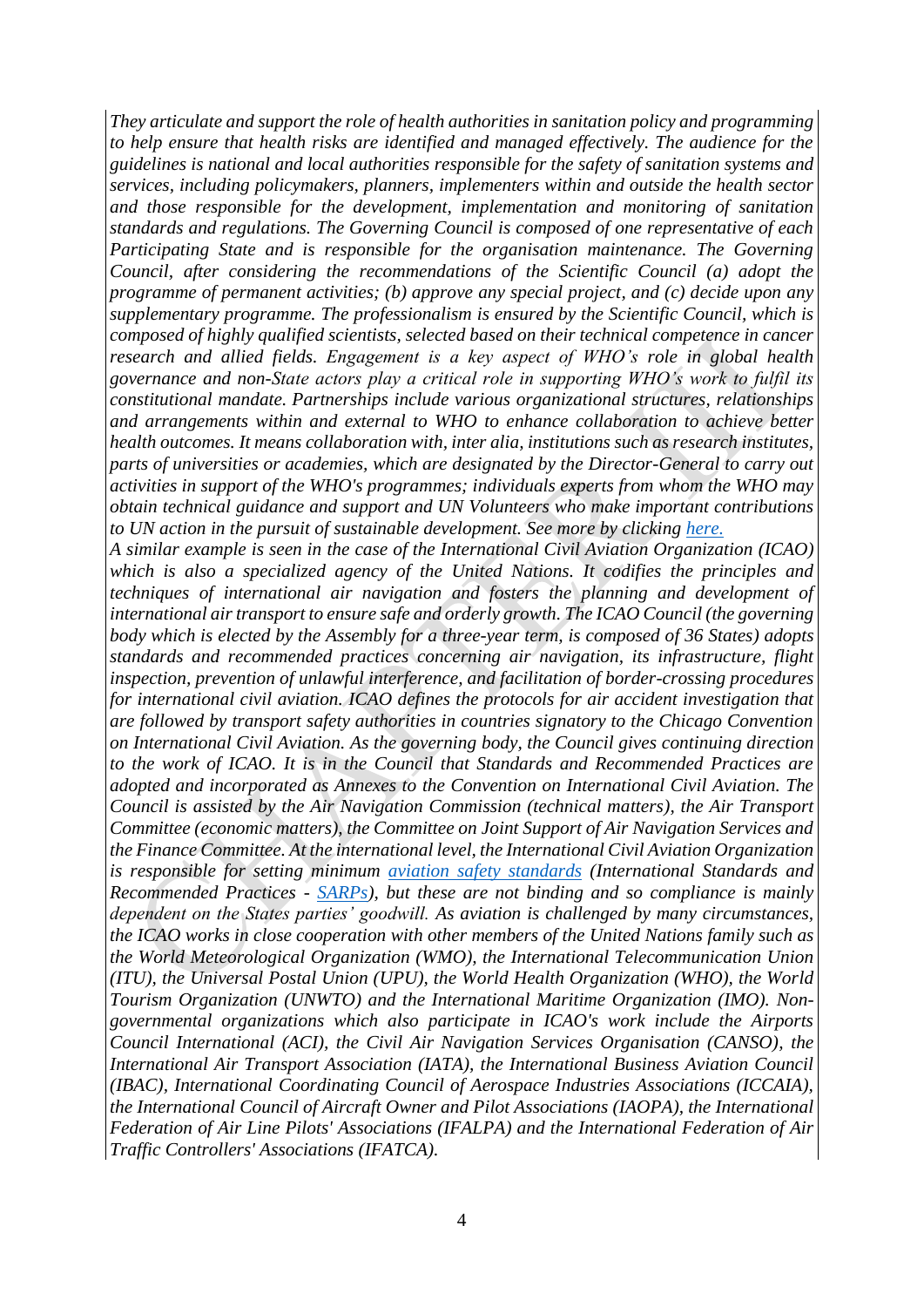

*3. Making ICAO SARP. Source: https://www.icao.int/safety/airnavigation/PublishingImages/overview.jpg*

When the international soft law is created, there are often concerns about input and/or output legitimacy. In most cases, either one or both sides are missing.

The standard-setting activity as a new form of cooperation resulted in soft law thus often fails to meet the rule of law requirements, however, as useful and effective tools, they often diffuse into legal practice and cause rule of law challenges. These standards are resulted by *"international institutions and transnational networks involving both governmental and nongovernmental actors as well as administrative bodies that operate within international regimes or cause transboundary effects*" and without governmental powers and *de sure* empowerment, they contribute to the creation of *de facto* obligations.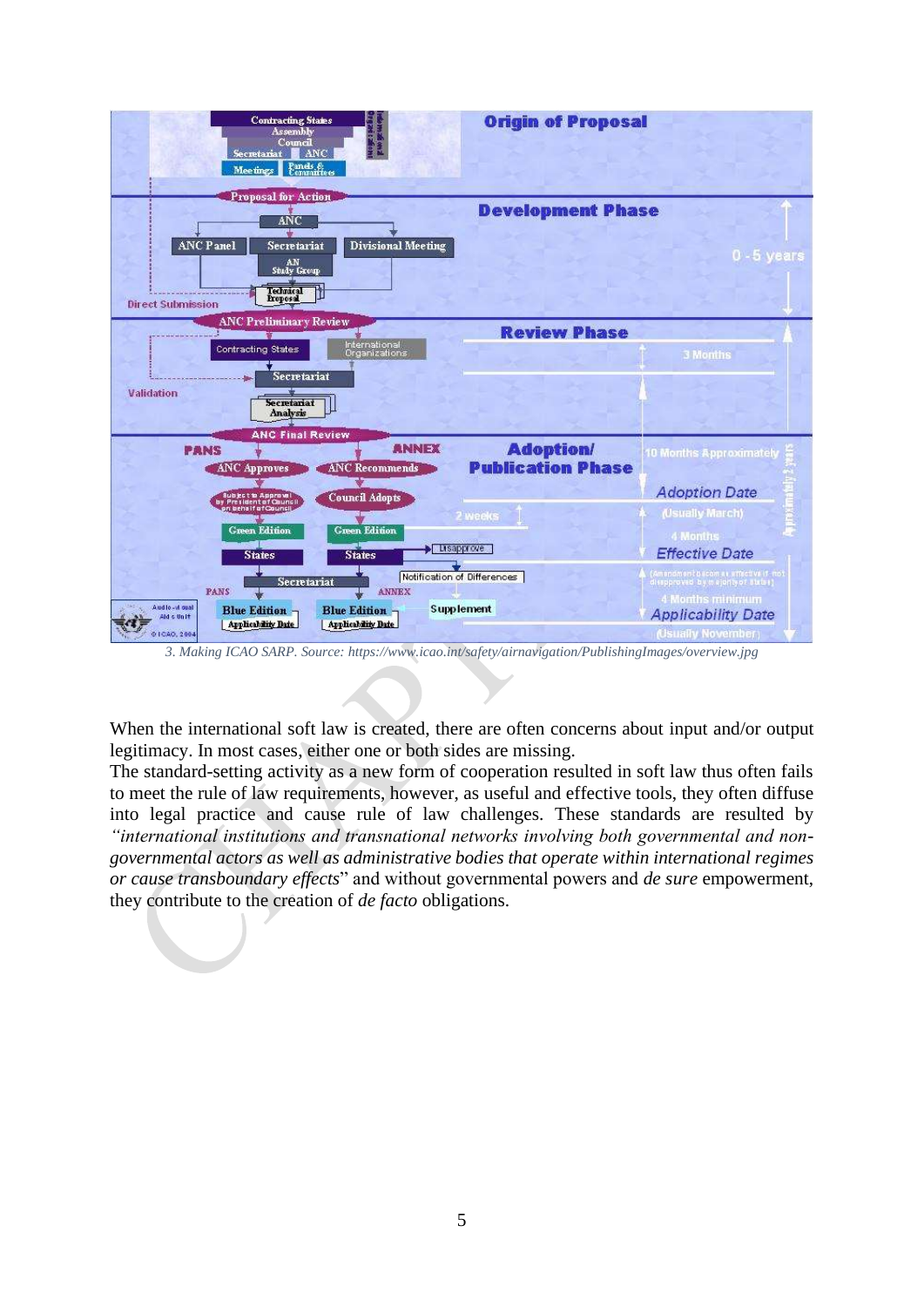

# <span id="page-6-0"></span>*1.3. Supranationalism: the question of public power practice at international sphere*

There are supranational organisations, which are vested with certain State functions by the transfer of sovereignty, and there are those which assemble State and non-State actors, or simply, they function as a common forum of non-State actors. The most advanced forms include the shifting of power, mainly the legislative and/or judicial and *rarely the executive*, in certain issues to an international level which might lead to the dispersion of authoritative decisionmaking across multiple territorial levels.

# <span id="page-6-1"></span>*1.3.1. Supranational decision-making*

Creating legislative bodies is usually the classical way of thinking about supranational regimes: a **common decision-making body** is vested with the power to adopt legislation (often with unanimity to ensure the unconditional acceptance of this kind of regime) and oblige the Member States directly, without their domestic interpretative acts.

*The European Union is the most well-known example of supranational decision-making. By the power transfer from the Member States, the legislative institutions are entitled to adopt binding sources of law that are to be applied directly by the Member States.*

# <span id="page-6-2"></span>*1.3.2. Supranational judiciary*

States may make subordination and accept the **superiority of an international judicial body** to judge cases in which the State (or to be corrected, its organ) fails to interpret the assumed international obligation.

*The [International Court of Justice](https://www.icj-cij.org/en/court) (ICJ)is the principal judicial organ of the United Nations (UN); it is seated in the Hague. It is a general, permanent body of respected judges who may proceed to decide upon the breaches of international law and the judgments are accepted as final and binding. Its role is to settle, under international law, legal disputes submitted to it by*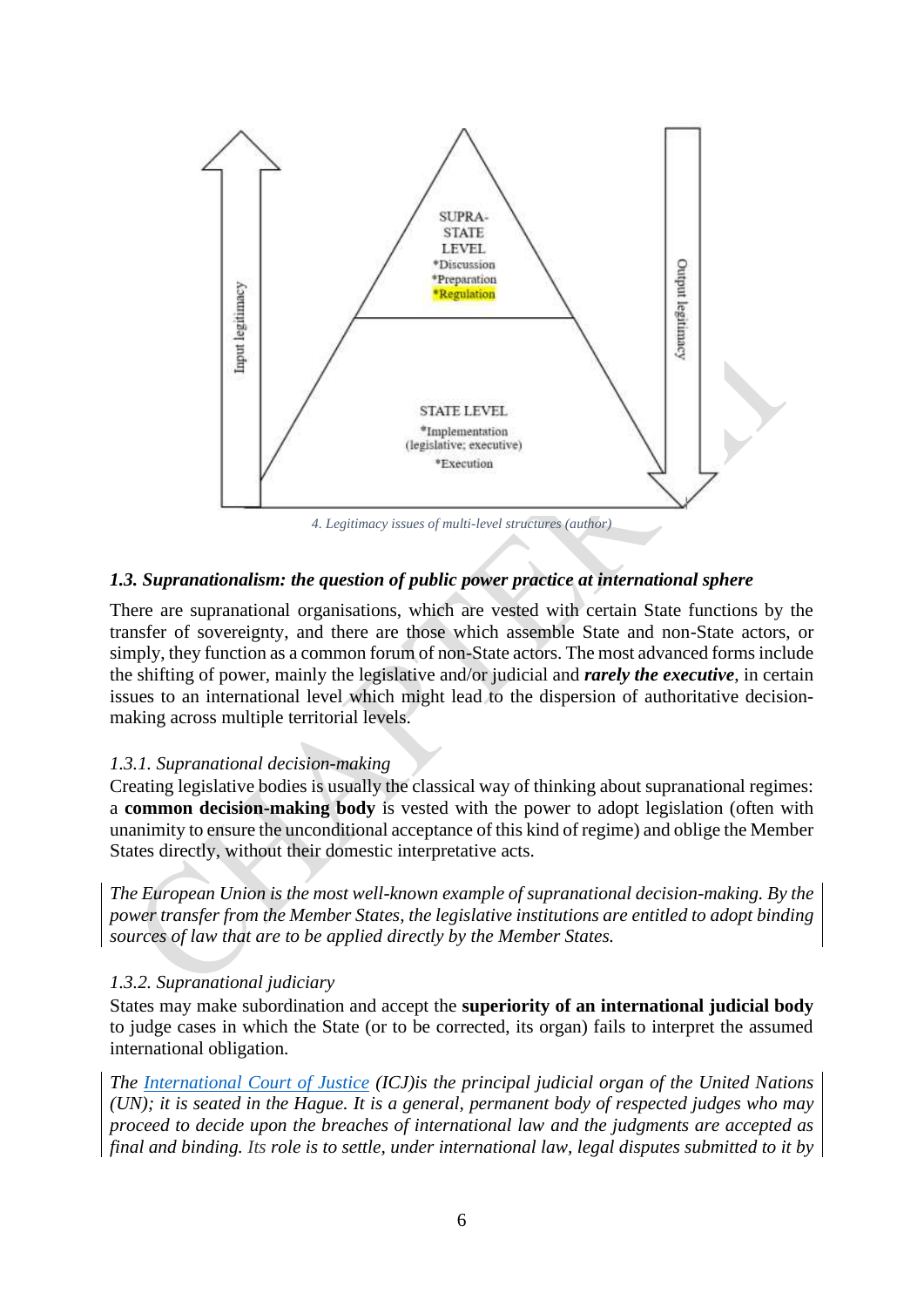*States and to give advisory opinions on legal questions referred to it by authorized United Nations organs and specialized agencies.*

# <span id="page-7-0"></span>*1.3.3. Supranational executive: supranational public authority*

States rarely create **supranational administrative bodies** which ensure enforcement and daily execution of the adopted normative, legislative texts. Simply, because it is not realistic that a supranational organ may be capable to deal with everyday cases at the lowest level of administration i.e. in the case of individuals applying the created norm in individual cases and establishing such a system would not be cost-efficient. The question of a supranational public authority which issues binding decisions in individual cases is therefore very rare.

*The European Union regulates competition on the internal market. Sometimes violations of competition rules happen within just one country, so a national competition authority would often handle the case. However, when the effects of illegal behaviour, like running a cartel, are often felt in many countries across the EU and beyond and in such cases, the Commission is often well placed to pursue these trans-EU cases and proceeds them and issues a decision with binding effect. In this case, the Commission is entitled to adopt individual acts of individual enterprises. The Commission has the power not only to investigate but also to take binding decisions and impose substantial fines. The Commission enforces the EU competition rules together with the national competition authorities of the EU countries. These authorities and the European Commission exchange information on implementing EU competition rules. See more: click [here!](https://ec.europa.eu/competition/general/overview_en.html)*

To sum up, the executive power collaborates to achieve solutions to solve global problems, therefore form a global administrative space.

By shifting certain powers to create authoritative acts to the international area, the importance of legitimacy and having a public law framework is revealed. Normative background of the international authority, its supervision and jurisdictional questions arise.

#### <span id="page-7-1"></span>*1.3.4. Supranational power practice without empowered actors*

Recently it is often seen as competent national authorities cooperate to discuss challenges of law application. It seems that they take over the role of decision-maker as the result of their common think-thanking is manifested in commonly accepted guidance and other collection of best practices. Such exercise of public power often occurs through non-binding standards which are produced by a decision -making procedure that has nothing to do with the constitutional principles of legislation and the balance of interest made them worth following instead of legal commitments. Legal literature calls the phenomenon the exercise of international public power which reveals the question, in a wider scope, whether a global administrative space exists or there is a place for parallelly existing administrative spaces which overlap each other from time to time.

*Trade, finance, the environment, fishing, exploitation of marine resources, air and maritime navigation, agriculture, food, postal services, telecommunications, intellectual property, the use of space, nuclear energy and energy sources are all subjects of global regulation which involves many other sectors as well, as the production of sugar, pepper, tea and olive oil. There is no human activity wholly untouched by supra-state or global rules. [Cassese p. 671.]*

Within a State, they cannot be such quasi legislators, as it would be a clear abuse of power and the spill-over of their competencies unless they are vested to act as such.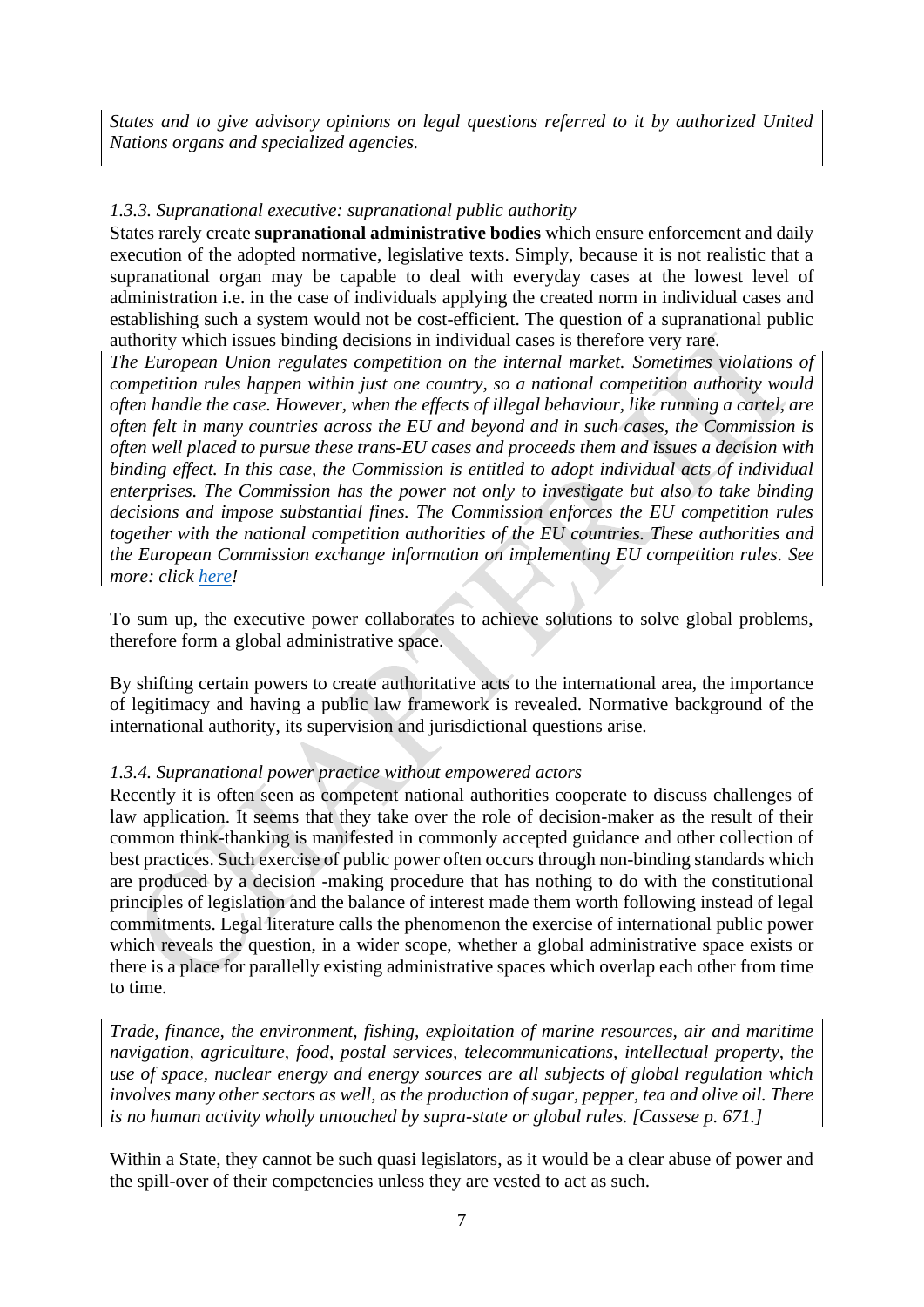*The French [Conseil d'État](https://www.britannica.com/topic/Conseil-dEtat) is not only the highest level of public administration but its decisions are considered as case law by the norms regulating its activity.*



*5. Actors of global administration (author)*

Besides governmental functions and the contribution to legislative work, in States, a significant area of public administration deals with direct execution of the law; public authorities interfere into social relationships to evaluate the public's interests and values over private purposes in individual cases by individual authority acts. Individual acts of public administration are strictly regulated by *public administrative law* which means *control* over *public power*, to keep the powers within their legal bounds and to protect the citizen against their abuse and put under judicial control. As *von Bogdandy* describes, public law has a constitutive and limiting function to legitimise public authority. When formal and informal networks appear to exchange ideas, settle common standards for common problems, and competent authorities collaborate to that end, the success of their mission depends on the evaluation of the soft law they establish as a solution to problems. Although within their States, they might be vested with authority power to enforce legal norms by individual acts in individual cases, they shall not apply the standard they created together until it is correctly implemented by the domestic legislator; no matter how competent the actor in a certain issue, being non-governmental actor, it cannot assume obligation on behalf of its State. This is a catch-22 even without complicating the issue with two *sui generis* organisations among the interacting actors at the supranational level.

International relations has grown to a *global administrative space*: a space in which the strict dichotomy between domestic and international has largely broken down, in which administrative functions are performed in often complex interplays between officials and institutions on different levels, and in which regulation may be highly effective despite its predominantly non-binding forms. In practice, the increasing exercise of public power in these structures has given rise to serious concerns about legitimacy and accountability, prompting patterns of responses to those concerns in many areas of global governance. (Krisch - Kingsbury, 2006, p. 1.)

However, there are examples when the collaboration of States contributes to a supranational system that is settled above them and contains elements of all three parts of power: legislation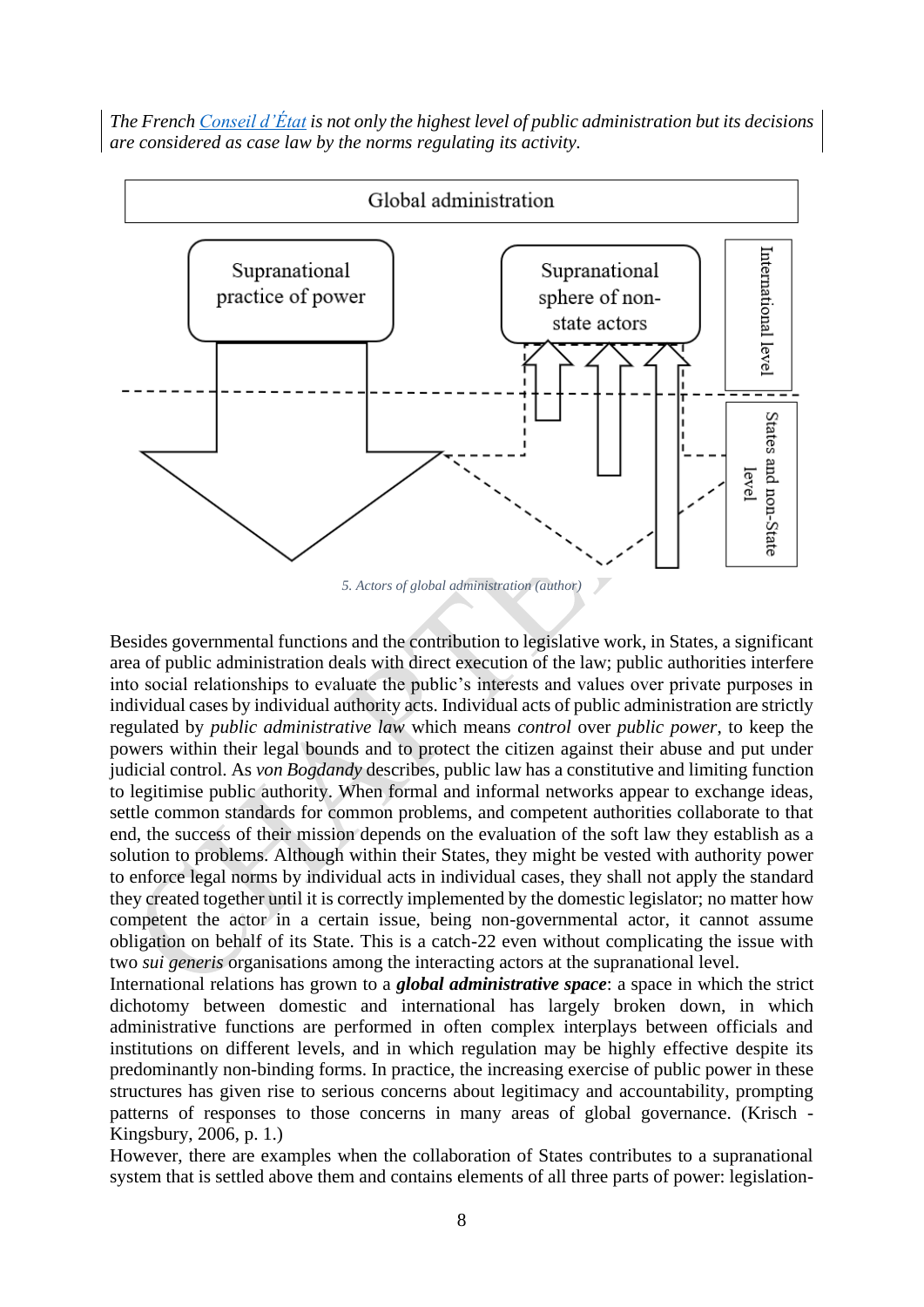execution-judiciary. See the case of [tuna fish case](http://legal.un.org/riaa/cases/vol_XXIII/1-57.pdf) among three States and analyse how global administration works in such case.



*6. Parties to the tuna fish case (author)*

*According to the United Nation's Convention on the Law of the Sea (UNCLOS), "[t]he coastal State and other States whose nationals fish in the region for the highly migratory species listed in Annex I shall cooperate directly or through appropriate international organizations to ensure conservation and promote the objective of optimum utilization of such species (…)" Therefore, in 1993, Australia, Japan and New Zealand signed the Convention for the Conservation of Southern Bluefin Tuna (CCSBT) and in 1994, they established the Commission for the Conservation of Southern Bluefin Tuna Nature. It is a supranational authority that has a legal personality, a budget and rules governing accounting and employment relations, a Secretariat with its staff, and headquarters in Canberra. Within it, separate bodies carry out oversight and consultation tasks. In 2001, the Commission established an Extended Commission, made up not only of the Commission's the Member States, but also of other "entities or fishing entities" whose flagships fish tuna. Its main purpose was to adopt binding decisions establishing quotas of tuna that may be fished annually by each treaty adherent and if necessary, to adopt additional measures and to control illegal fishing.* 

*Meanwhile, Japan exceeded the quota, thus Australia and New Zealand opened an arbitration procedure before an arbitral tribunal (under UNCLOS) and required interim measure from ITLOS.* 

*In 1999, the ITLOS declared that the 3 countries were not allowed to exceed the fishing limits decided upon by common agreement and in 2000, the arbitral tribunal stated about its legitimacy that without Japan's consent to refer the controversy to the arbitral tribunal, that "this Tribunal lacks jurisdiction to entertain the merits of the dispute brought by Australia and New Zealand against Japan it thus revoked the provisional measures ordered by the ITLOS, but added: "[h]owever, revocation of the Order prescribing provisional measures does not mean that the parties may disregard the effects of that order or their own decisions made in conformity with it".*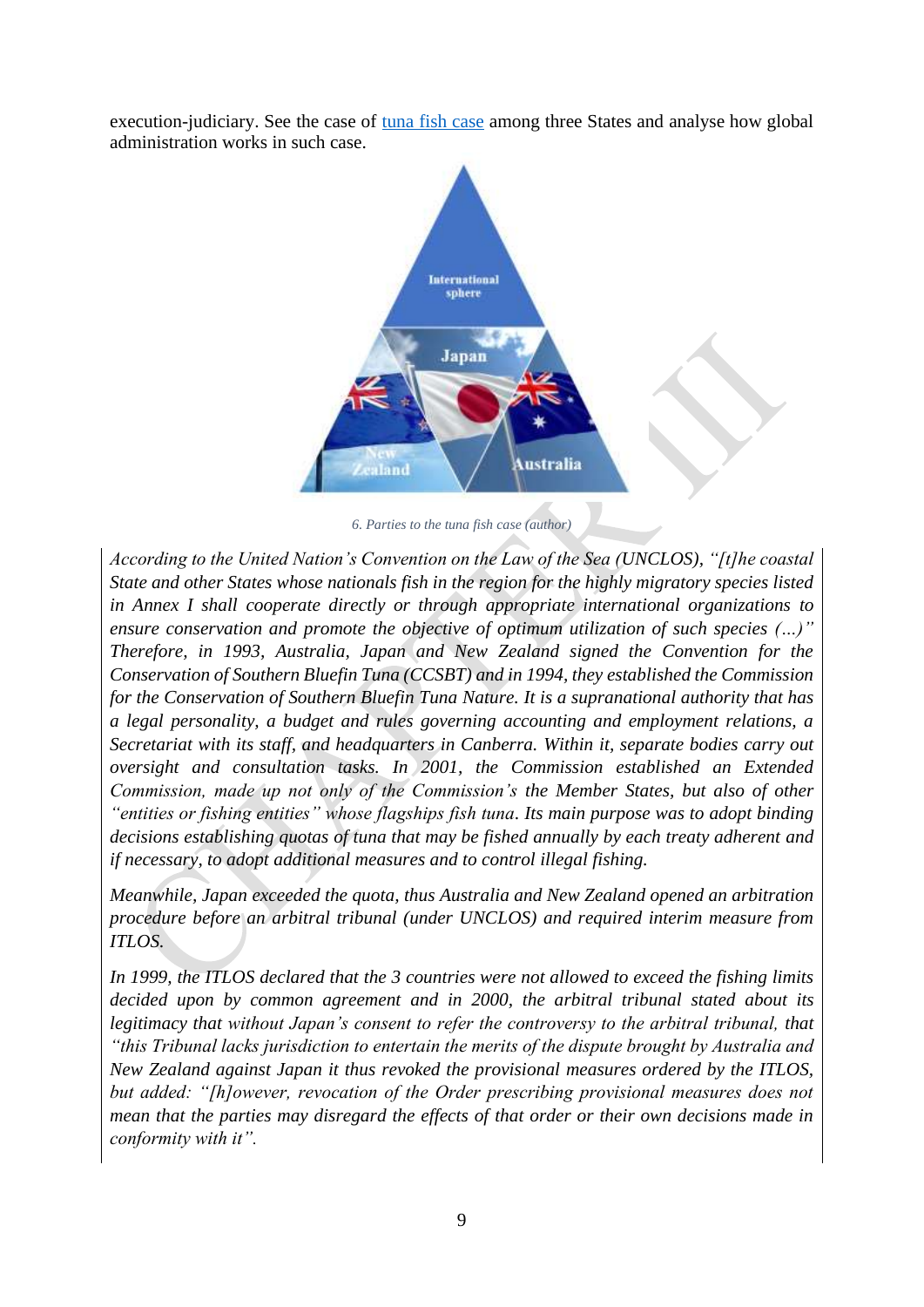*To sum up the supra-State, a supra-national organisation with supranational authority and judiciary, see the chart:*

| Supra-state legislator | · States (Japan - New Zealand - Australia) who adopoted a treaty to<br>legislate tuna fishing                     |
|------------------------|-------------------------------------------------------------------------------------------------------------------|
| Supra-state executive  | • Commission which adopts executive decisions (quota details) and<br>may adopt additional measures (if necessary) |
| Supra-State judiciary  | · Judges empowered to settle disputes between the regulated actors<br>arising out of the organization's decisions |

7*. Branches of power at a supra-state level in the tuna fish case (author)*

To sum up, the *case of tuna fishing* shows *the major features* of *global administration*:

- ✓ **lack of exclusivity** among international relations;
- $\checkmark$  a high degree of **self-regulation** as regulators and the regulated ones may be the same;
- ✓ **material law** may be of different sources;
- $\checkmark$  decisions are made by independent committees based on scientific criteria and negotiations concluded by agreements (**professionalism**)
- $\checkmark$  the line between public and private is hardly clear at the global level;
- ✓ there is **no** definitive **constitutional background,** so the legal framework and the supervision of the decision depends on further negotiations.

# **LITERATURE**

- Simona PIATTONI: *The Theory of Multi-level Governance Conceptual, Empirical, and Normative Challenges*. Oxford: Oxford University Press, 2010.
- Carol HARLOW: Global Administrative Law: The Quest for Principles and Values. The *European Journal of International Law,* 17(1) 2006. p. 187–214.
- Ian BACHE Matthew FLINDERS (eds.): *Multi-level governance*. Oxford/New York: Oxford University Press, 2004.
- Sabino CASSESE: Administrative Law Without the State? The Challenge of Global [Regulation.](http://iilj.org/wp-content/uploads/2016/08/Cassese-Administrative-Law-Without-the-State-2005.pdf) *International Law and Politics,* Vol. 37. 2005. p. 663-694.
- Nico KRISCH Benedict KINGSBURY: Introduction: Global Governance: Global [Administrative Law in the International Legal Order.](https://watermark.silverchair.com/chi170.pdf?token=AQECAHi208BE49Ooan9kkhW_Ercy7Dm3ZL_9Cf3qfKAc485ysgAAAj0wggI5BgkqhkiG9w0BBwagggIqMIICJgIBADCCAh8GCSqGSIb3DQEHATAeBglghkgBZQMEAS4wEQQM8YuypE8mnP0_SO71AgEQgIIB8D56gGFb0R8BqiaFSZgDJL6dkzqzmJijocScXJ4ahRn7tjhBRcUs2o2hRk-eYpsQP5L-_fnsLx2Rh__XkVYaUBk74Ep1JpbfSrRAF-Wef2THGwFUtEvqwafKUtqS3i8E16gVj6MZMJyIGEowtaUu1TcyEpaL_3tJudfWPHhMuaXb5Kwliq4GFH07DkpmBr_QFNiFtOoOUEOYcncZEXPfu_kmGh1_dCNd_5aC-lkn1q5Ojo5GqujsHQvxGJdgeq3kUehKF-PuTCpMfXxplQ5rKvHujJjl5CVEvxPVkY3V5iaLIxcnvmmWfb5FpARl_pb_XCPgdre4dxJ4cpLuqsdXrLU91TiJskUr5KJ6ytxxRfvM9-G7obK22VUYb9ZvSesCS7JRNtdVfhGvSE-q0Pi8X_0YM_kL5GDHEFRmAetz-pC1-_Dakkndk4z_Lu7E4tsT3NarLmkxBk573lQbsrMIbJVj9vXCRQ5gBmhmOot7E02OQBe45Zs4N7QpbRCCR-OIU87tkPuvXocZw7szx3EkSnvExbupS7L5tO9RodADIhYYuFP0Ntkvn4yjWfjcoZMkB2yKTS3Hwh9pN3lqD62LU6_sVWWfi6ywkvjJtmwFsNa2-khNizNEQZgeJHStljTSi0L82D72NJtyORmlsdGvg_I) *The European Journal of International Law*, 17(1) 2006. pp. 1-13.

# **SIGNIFICANT CASE-LAW**

**[Southern Bluefin Tuna Cases](http://legal.un.org/riaa/cases/vol_XXIII/1-57.pdf) (New Zealand v. Japan and Australia v. Japan)**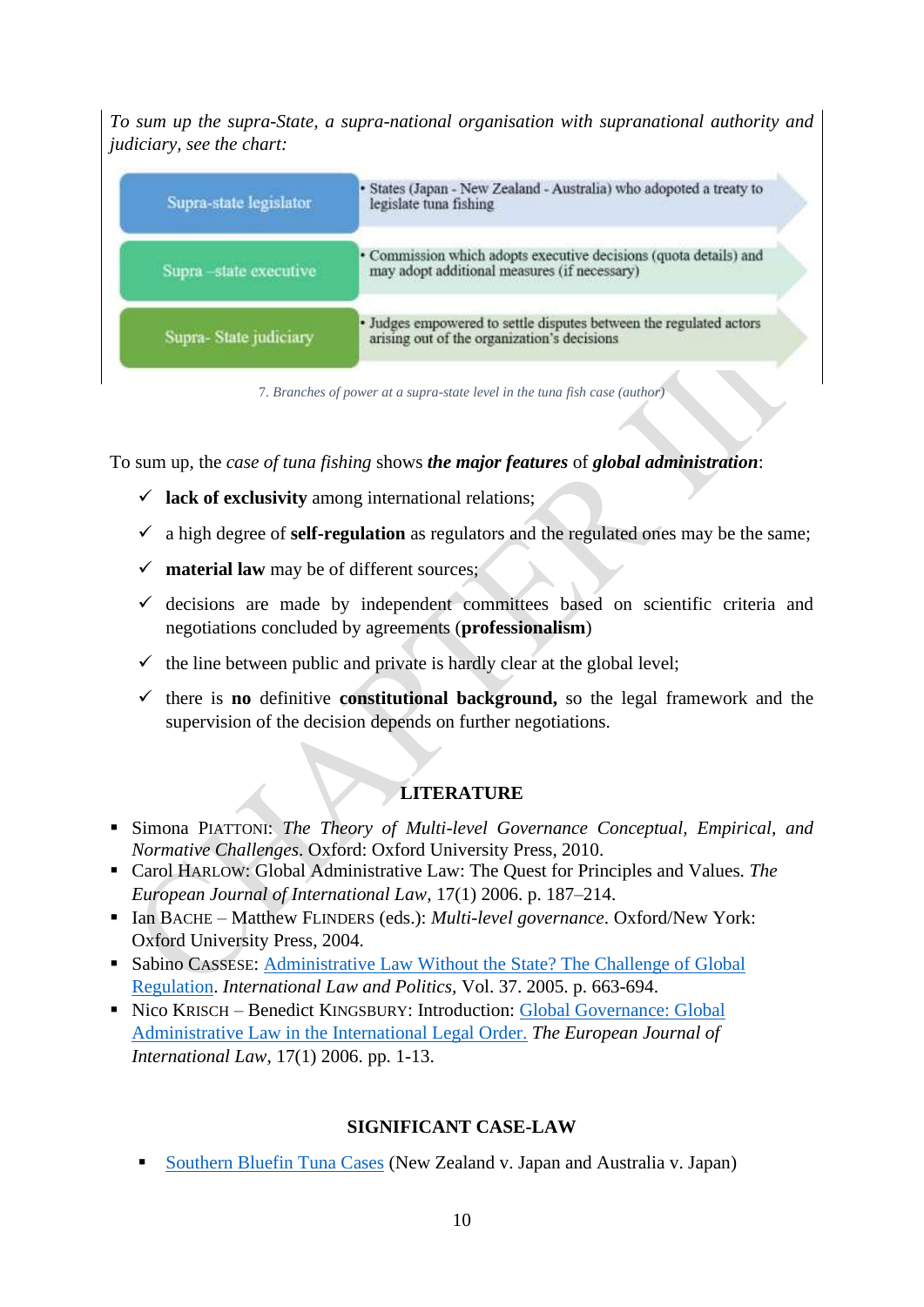**EXECTED FINDS IN SOUTHERS IN SOUTHERS IN STARK IS CONTEX SET OF SOUTHERS IN SOUTHERS IN SOUTHERS IN SOUTHERS IN SOUTHERS IN SOUTHERS IN SOUTHERS IN SOUTHERS IN SOUTHERS IN SOUTHERS IN SOUTHERS IN SOUTHERS IN SOUTHERS IN S [Measures](https://www.itlos.org/cases/list-of-cases/case-no-3-4/)**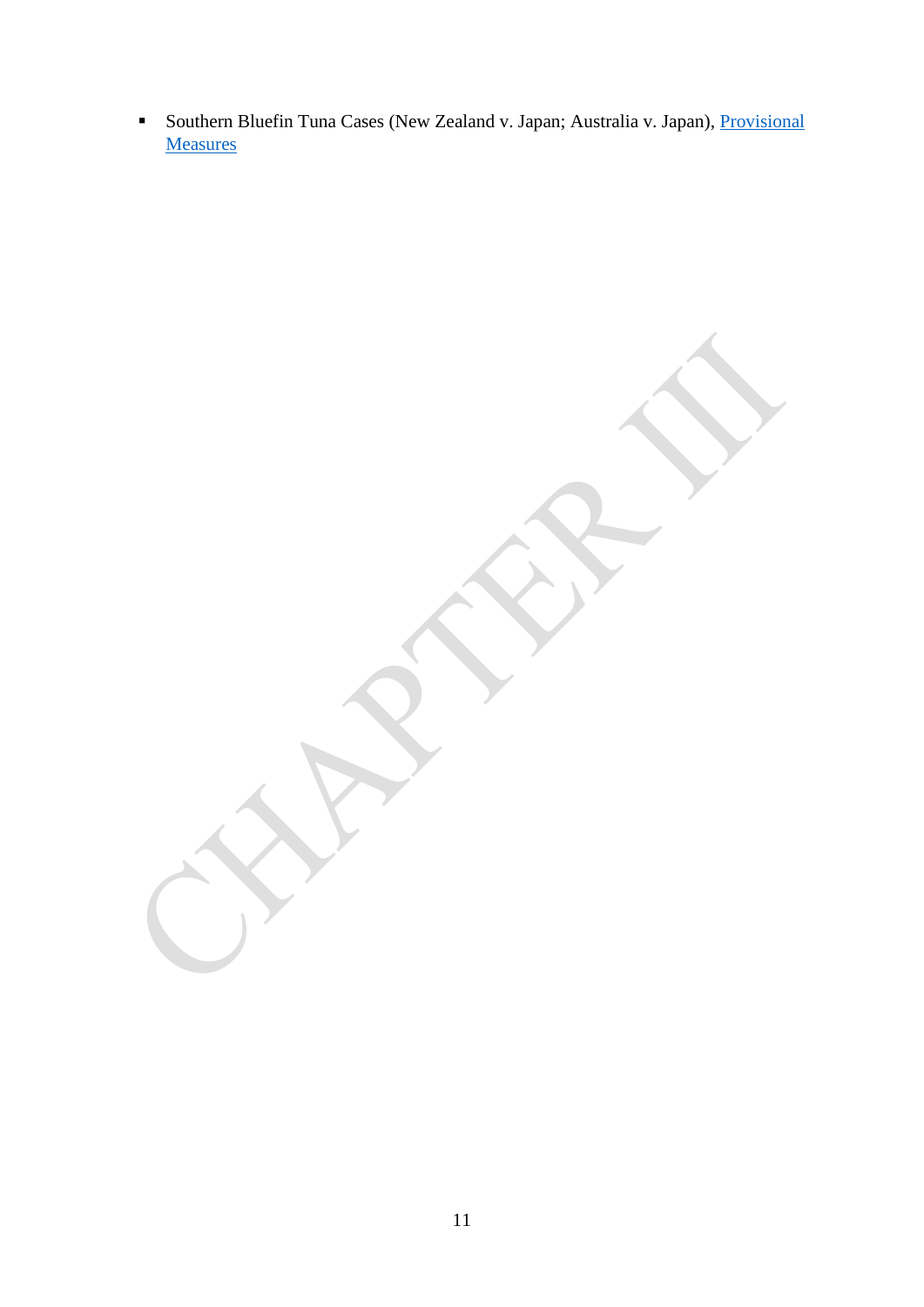# **SIGNIFICANT DEFINITIONS**

| Global<br>administrative space  | space in which the strict dichotomy between domestic and<br>international has largely broken down, in which administrative<br>functions are performed in often complex interplays between<br>officials and institutions on different levels, and in which regulation<br>may be highly effective despite its predominantly non-binding forms |  |  |
|---------------------------------|---------------------------------------------------------------------------------------------------------------------------------------------------------------------------------------------------------------------------------------------------------------------------------------------------------------------------------------------|--|--|
| Input legitimacy                | refers to the importance of representation of all relevant interests<br>and points of view when making authoritative decisions                                                                                                                                                                                                              |  |  |
| Inter-governmental<br>relations | interactions between governmental units i.e. responsible public<br>organs at the highest level of State administration and policy that<br>can act on behalf of the State they represent and can assume the<br>obligation                                                                                                                    |  |  |
| Legitimacy                      | a value whereby the practice of power is recognized and accepted as<br>right and proper                                                                                                                                                                                                                                                     |  |  |
| Multi-level<br>governance (MLG) | is defined as the vertical (multiple levels) and horizontal (multiple<br>actors) dispersion of central government functions and refers to<br>both, political structures and decision-making processes because of<br>the growing interdependence between governments and non-<br>governmental actors at various territorial levels           |  |  |
| Output legitimacy               | expresses the quality of the decisions produced and their<br>effectiveness in solving the problems that they supposedly address                                                                                                                                                                                                             |  |  |
| Public authority                | the power to govern and regulate a part or aspect of public life with<br>binding effect and with judicial enforceability;                                                                                                                                                                                                                   |  |  |
| Self-regulation                 | the power to determine the rules for own functioning                                                                                                                                                                                                                                                                                        |  |  |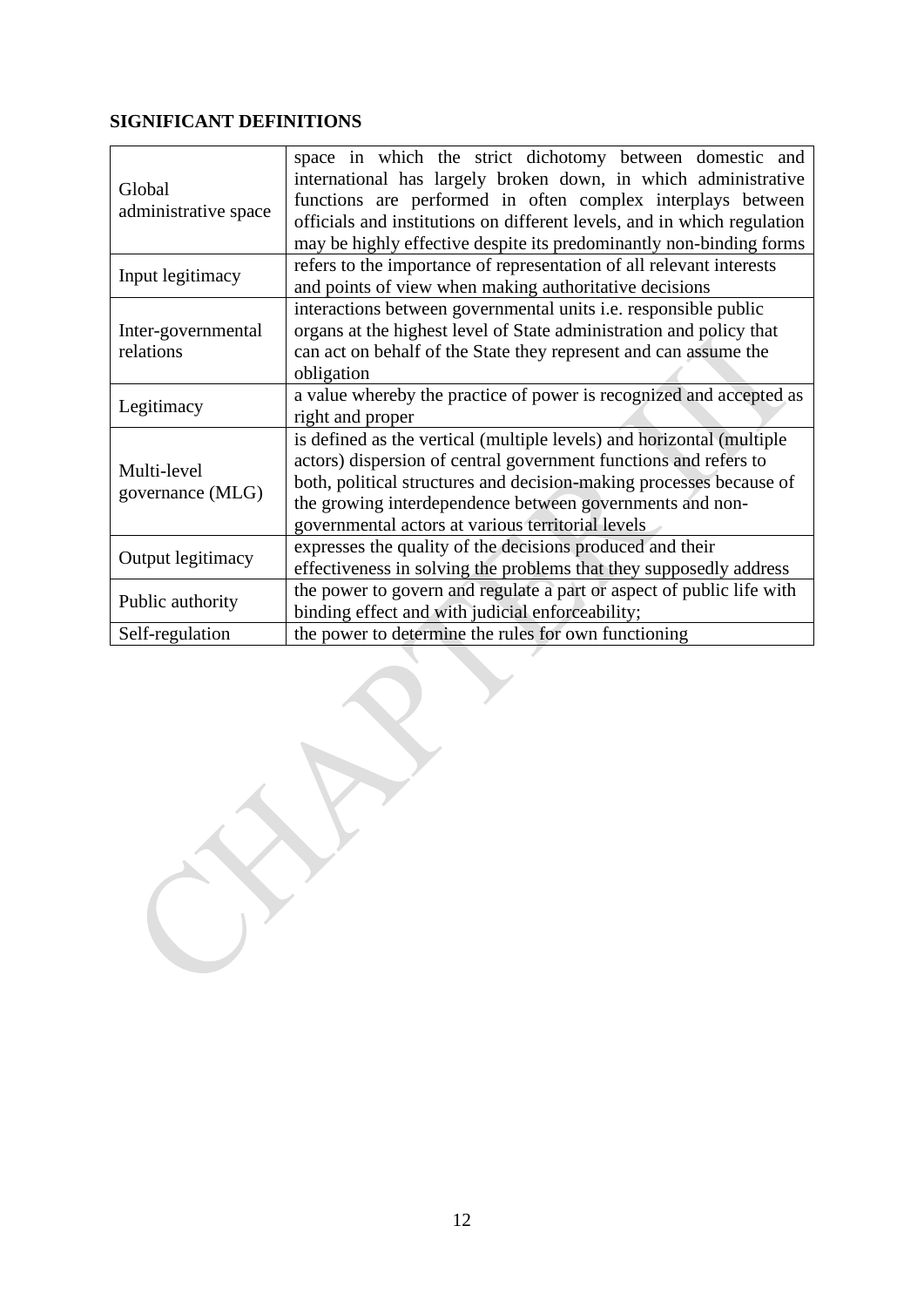# **EXERCISES TO PRACTICE**

# 1. Select the characteristics for the right category!

| Globalised model of international cooperation |
|-----------------------------------------------|
|                                               |
|                                               |
|                                               |
|                                               |
|                                               |
|                                               |
|                                               |

- a) the actors are States
- b) the actors are only States
- c) the actors are often non-state players
- d) intergovernmental
- e) multiple actors from various levels in a multilevel governance system
- f) multilevel governance
- g) international law determines the relationship of the actors
- h) administrative law has a determinant role in the functioning of the system
- i) shifting of power
- j) decision-making is based on governmental bodies and interpreted according to the constitutional framework of the participating States
- k) solution finding for global problems
- l) soft law is created
- m) aimed to establish a convention to be signed by the participating States
- n) supranational decision-making body
- o) legitimacy behind the acts carried out at the supranational level has a domestic constitutional background
- p) there is no constitutional background for the system
- q) input legitimacy often lacks
- r) professionalism dominates over the political point of view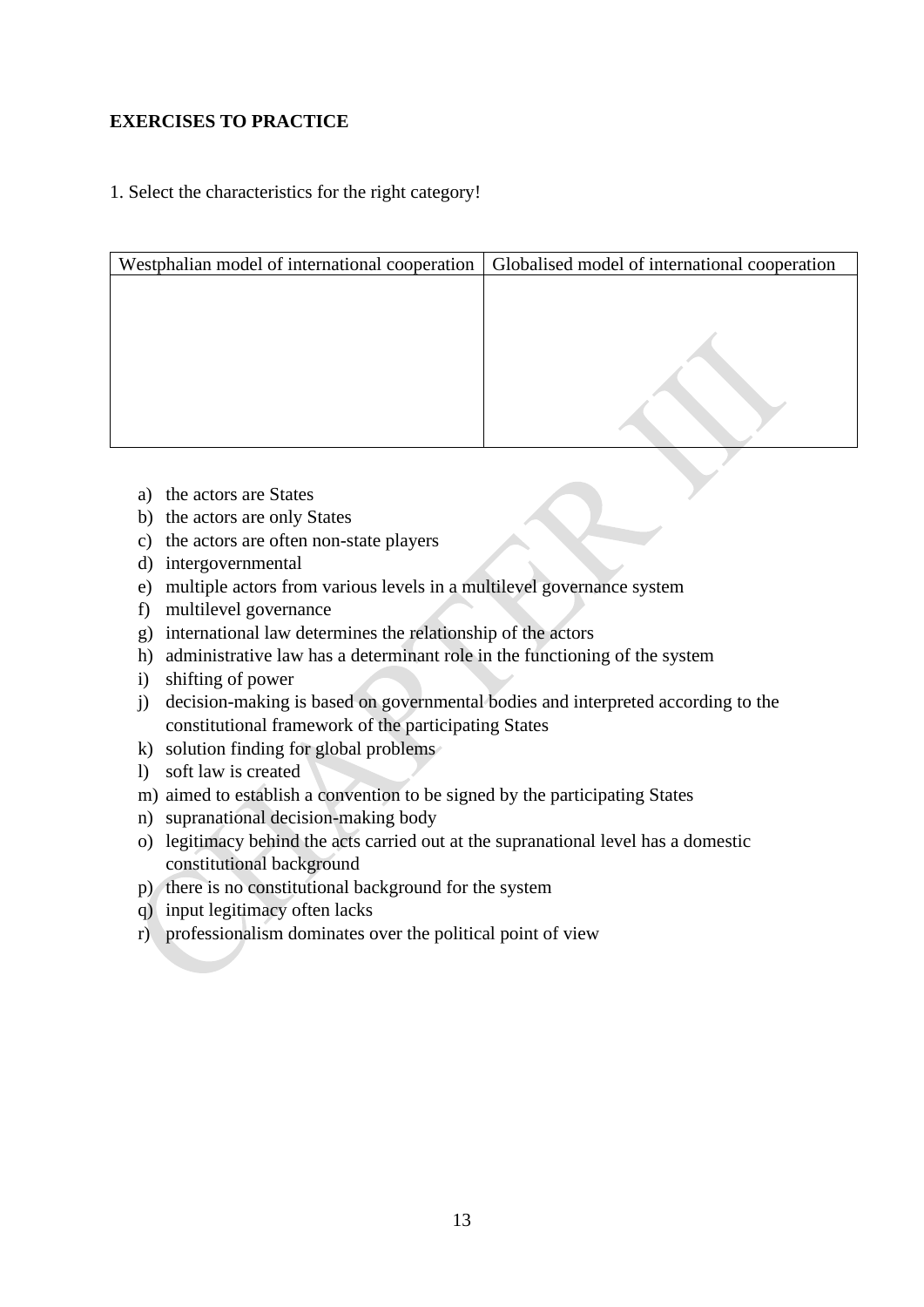# **TEST OF MULTIPLE CHOICES/QUIZ**

# **1. Speaking of the Westphalian model of international cooperation, it means**

a) that the cooperation is based on the interaction of state and non-state actors.

b) that the cooperation supposes the dominance of State actors although non-State actors may also have equal right in the procedure of adopting international obligations.

c) that the cooperation is based on State actors.

# **2. The Westphalian type of international cooperation**

- a) is the synonym of supranationalism.
- b) is the synonym of inter-governmentalism.
- c) is the synonym of globalism.

# **3. Multi-level governance**

a) supposes the horizontal collaboration of actors.

b) supposes the horizontal and vertical collaboration of actors.

c) supposes the vertical collaboration of actors.

# **4. The reason for multi-level governance**

- a) is the interdependence of actors at different levels in the State.
- b) is the rising of decentralisation of State functions.
- c) is only a feature of federal States.

# **5. Input legitimacy**

a) ensures that the actors which contribute to international cooperation are doing this according to the rule of law.

b) ensures that the results of supranational decision-making conform with the requirements of rule of law.

c) is to be ensured by the supranational bodies created by international cooperation.

# **6. Legitimacy**

a) is a requirement to be ensured when the results of the international cooperation are interpreted.

b) is required to ensure at all phases of international cooperation.

c) is required to be ensured only at the domestic level of activities as in an international context it cannot be ensured.